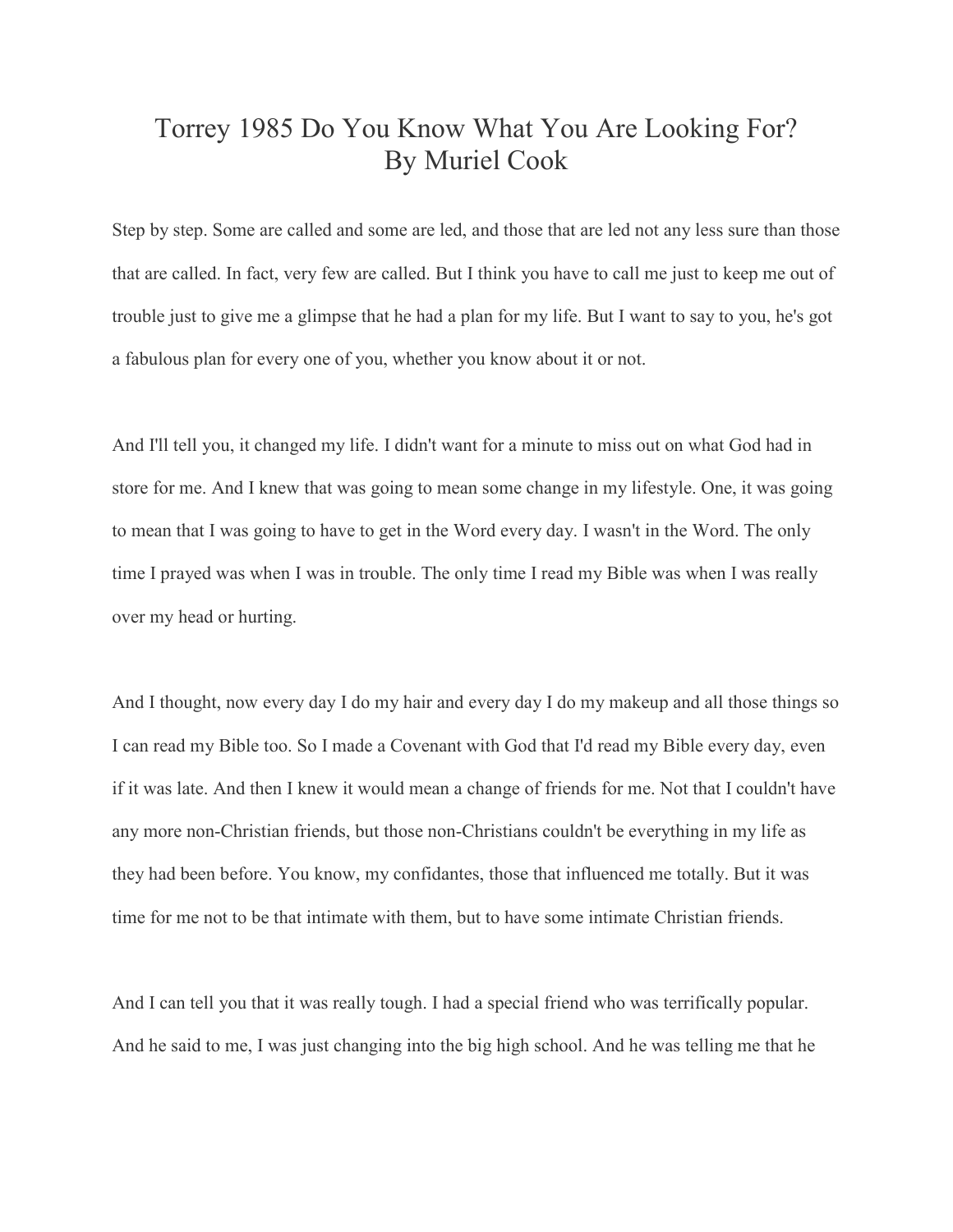could put me on the map if I wanted to stay with him at an all school party in the high school. And so I was real thrilled.

I didn't see anything wrong with it. We practiced the latest popular song. He was the most popular guy I have ever seen up to that point. And up to this present day, I've never seen anybody so popular when he walked into a basketball game, even though he wasn't playing on the team, the kids in the Bleachers charity. That's how popular he was.

And when he sang in the high school, they had this terrific auditorium that would seat 600 kids. And they would have all the lighting. And if he sang about bubbles, they had a bubble machine. And boy, it was terrific. And they screamed even way back in those days, they still screamed and they hammered their feet and everything when he sang.

And so he asked me to sing and do that with him. Well, I planned everything I was going to wear and hold it. And the night came, and I was terrified. But he held me up and we sang, it's a good thing I couldn't see the spotlight was on because there were 600 teenagers packed into that auditory. And when we finished seeing, they screamed, too.

I mean, they brought the house down. That's real heady stuff I want you to know. And so it was an encore they wanted. And we had to practice for an encore. He said, That's all right. You know, such and such a song. Another popular song. We sang it. And then the next thing I knew, the lights were up and the band was playing. The dance was started.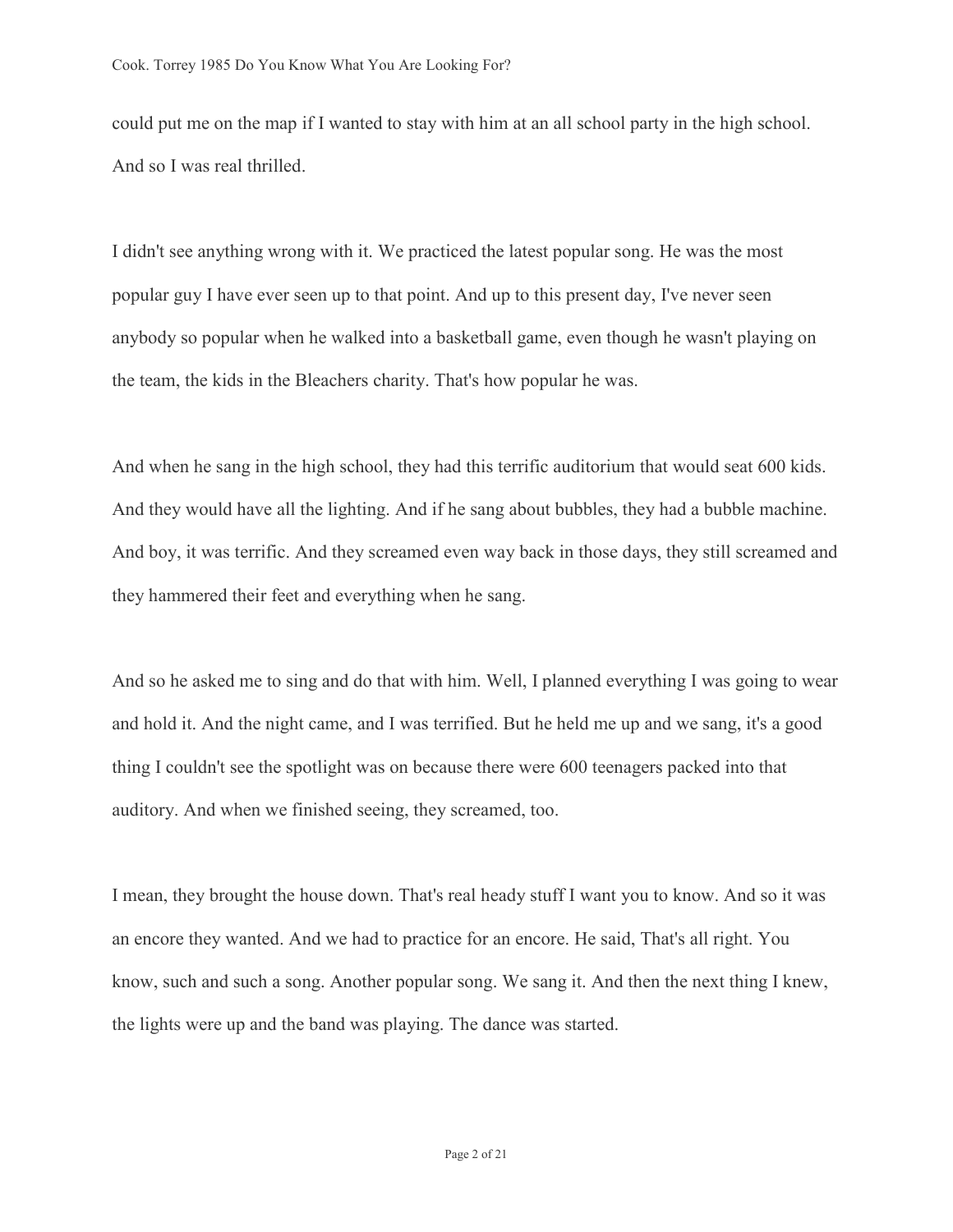And I didn't know that they were going to have this other side of the party. And here were these guys lining up, tapped me to dance. And the first one was a 250 pound football player. And this friend of mine caught the look that I had on my face. And he called me aside. He said, "You're not going to tell anybody you're a Christian, are you?" I was standing there wondering if I could maintain my Christian testimony and be there. I'm not saying it's right. I'm not saying it's wrong. I'm just saying that was the question. But when he said, "You're not going to tell anybody," then I knew I couldn't stay.

And, you know, the evening, it started out so exciting. But I went home with a real heavy heart, and I thought, oh, it didn't just quite turn out like I expected it to. But when I went to class, when I started that school, I remember the first day I drove up on the bus and there were about 50 kids at the stop. And when I got out of the bus, I pushed back all these kids and went inside.

And somebody said, "Do you see all these kids standing out there? Yeah, they were all here to meet you." I said, "Me, how come?" "Well, didn't you sing with so-and-so?" Yeah, well, I really had it made because I had sung with him. So I got this terrific rush at school. Everybody wanted me their club. And they're this. And they're that. And there were twelve girls. Now they all belong--their daddies belong to the country club. And they were the richest and the most elite. There were eleven of them. And they wanted me to be one of the charter members of a sub-deb club they were going to have. And I didn't realize the catch.

I was thrilled. And I went, and, boy, they couldn't have treated me better. Oh, man, it was like I was special. That was the first meeting. Then the second meeting. They were planning parties,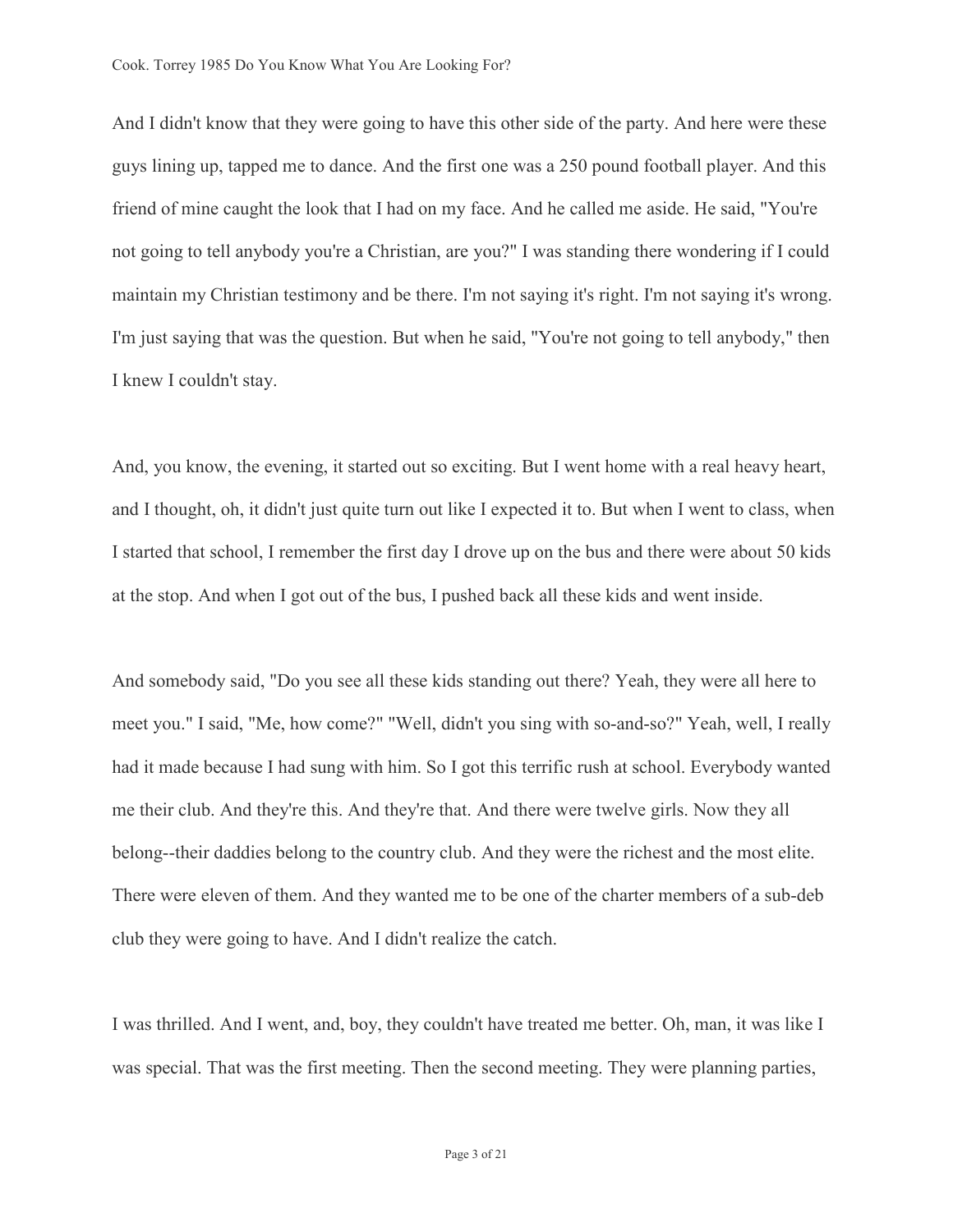and they planned one of those all night parties. And they were going to have it at somebody's house. Folks were going to be gone. And I saw the list of guys they were going to invite. And there were all these booze house.

And I knew that I was going to have to tell them that I was a Christian and that they had chosen the wrong person. I couldn't just make an excuse and say, "I can't come to the party." I knew that I was going to have to lay myself on the line. And I want to tell you that that was one of the hardest things I have ever done in my life. And I waited till the very last minute.

And I think my face was as red as fire. When I said, "I have something to tell you. I think you have the wrong person for your charter member. And I feel like I had to resign because I'm a Christian. I don't want to spoil the fun, but I won't be able to attend the party. So I'm going to resign." And when I did that, you would have thought that I had said I was a Communist. Really, that's the kind of reaction I got.

They were shocked. They were stunned. Here, they had just given me the red carpet treatment and I had done them in. I hadn't appreciated it. And they're thinking, I got my coat and I left. That was one of the hardest things, I can't tell you. But I had peace in my heart. And the next day when I went to school, it was all over the high school. Everybody knew and nobody would speak to me. It wasn't easy. I went for months without a date.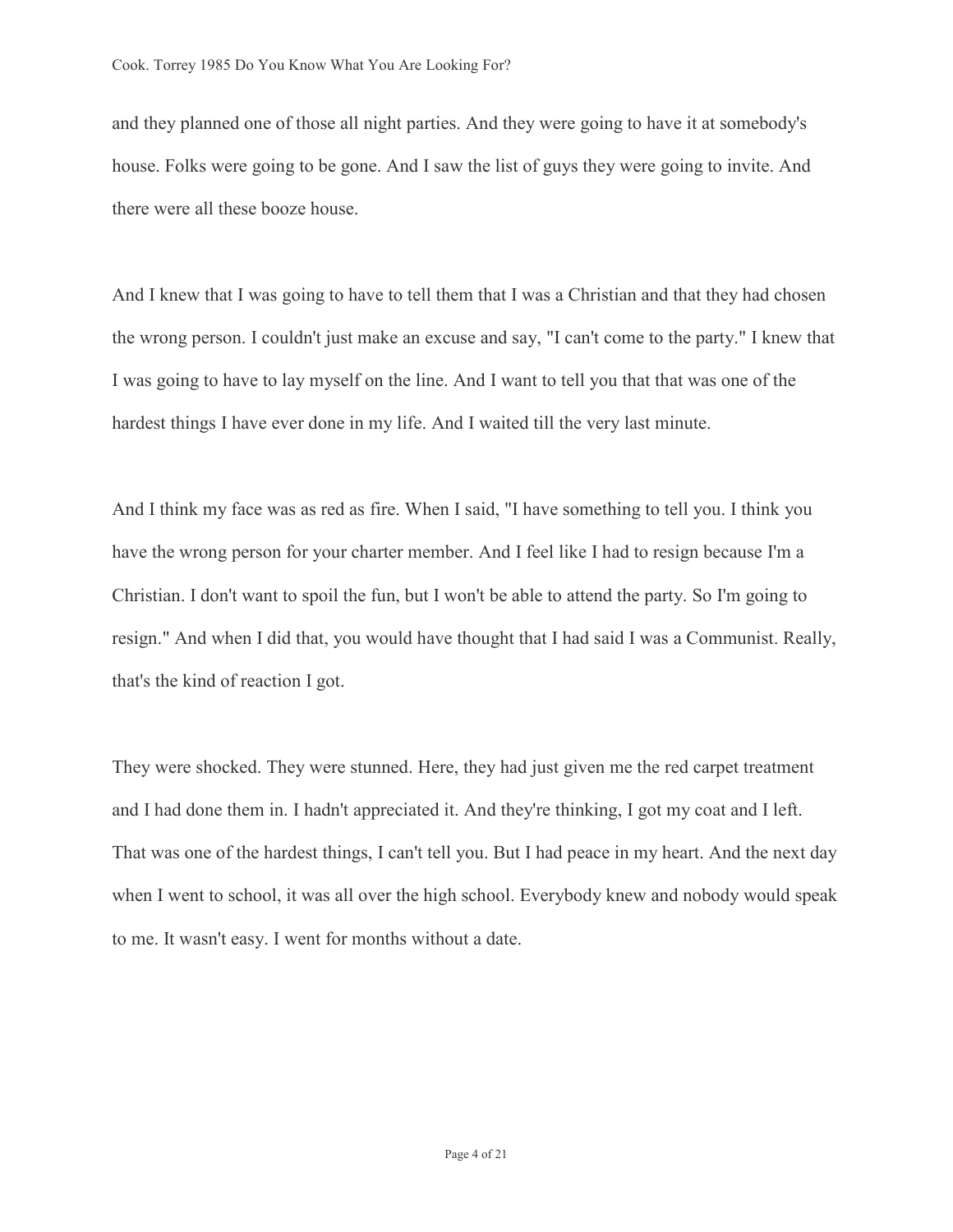And do you know that the only girl that would sit with me at noon with some poor little old thing that nobody else would sit with? But I had peace in my heart. I'm not saying that it was any fun, but I had peace. And you have to look at the long term thing. That's what I was looking at.

I had determined that if the Lord wanted me to belong to him and to serve him, I wasn't going to do anything to disqualify myself for ministry. And that would mean, guys, a very big thing in my life were guys. And I couldn't date just anybody, any non-Christian. It had to be somebody that was really committed. And I certainly wasn't going to give my heart away to somebody who wasn't going in the same direction. And I had it really tough because the Lord had already shown me it was to be Asia, and it was to be China.

So that was really hard. I had to be prepared to go all by myself. And I want you to know that I was. And then the Lord brought this terrific guy into my life. His name is Norm, and a couple of you have met him. I see some smiles in the place. He is just unreal. He's asking me out, and I realized he was a Christian. He had only known the Lord six months, but he was a Christian. He was a growing Christian.

He'd been a juvenile delinquent. But isn't it amazing how the Lord kept me from meeting him before he became a Christian? You see, because I never would have walked across the street with him. But the Lord knows when to bring just the right person into your life at the right time.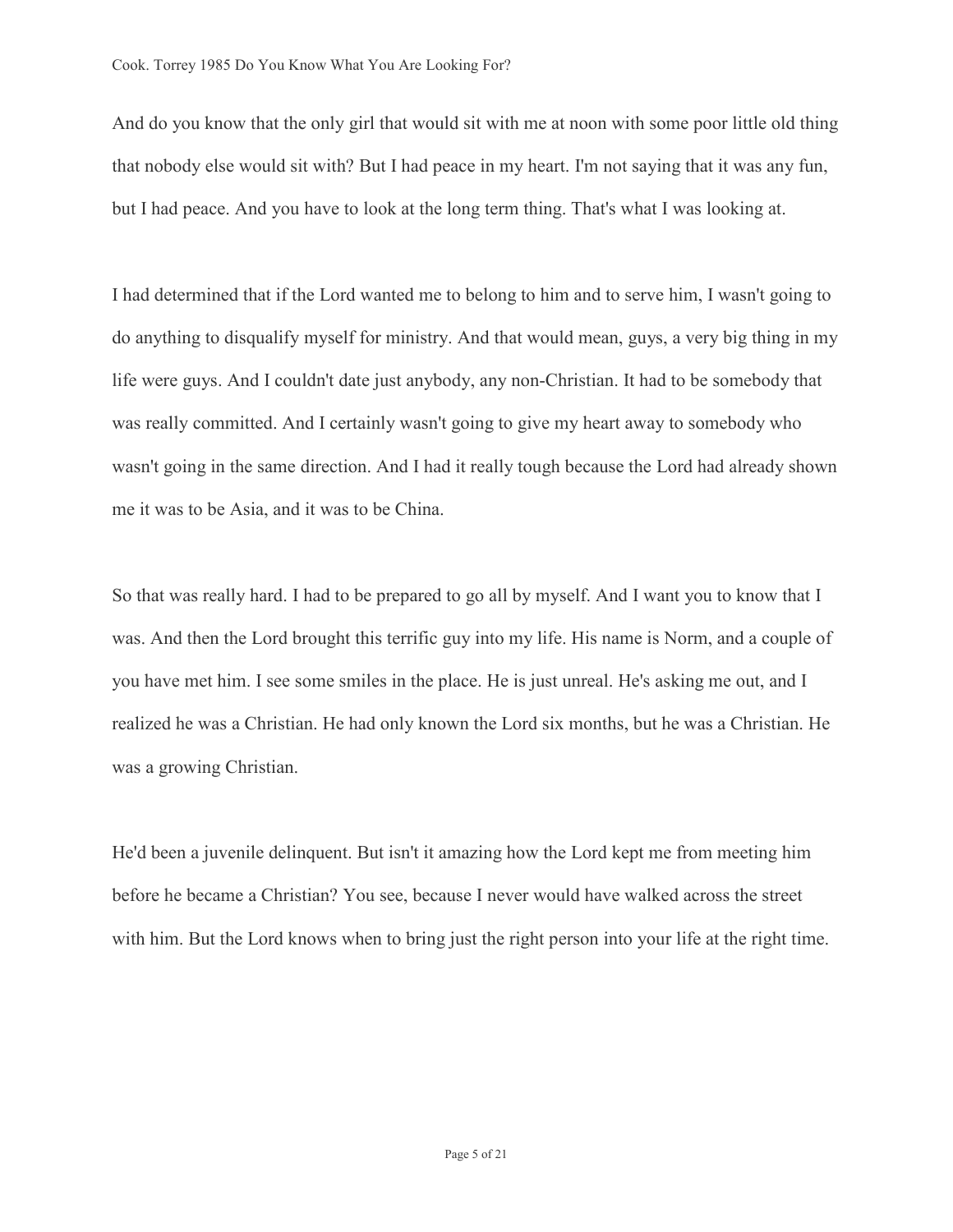But guess what? As we got to talking, even though there was this tremendous attraction, I realized he didn't have the same goals that I had. In fact, he was just dying to get out of high school so he could be a truck driver.

Now, there's nothing wrong with being a truck driver for Jesus. But I didn't exactly see myself as a truck driver's wife at that point. And I thought, "Well, I have these goals. If you're going to serve the Lord, you need a college education and you need to know how to work with people." And so I can't let my heart go out to this guy because I could lose it.

I knew I could lose it, and I had to hold it back. Well, somebody said, "How in the world do you do that when you got chemistry?" And we had it. How do you do that? Well, there are several reasons, not very popular reasons, but I want you to know that some of the most exciting young people at Multnomah School of the Bible have been in my office and have said to me, "My life is very complicated. I've got this problem with this guy or this girl and all these other people. How do I handle it?"

And that's exactly the way I handled it, was four things. First of all, decide that you're not going to touch. Oh, my, how boring can you get now, I'm not saying if you're in love and it's right. I'm not saying don't touch, but I'm saying if you're not in love, if you're not sure it's right and you don't know whether you should get involved or not, if you're not ready to give your heart away, then don't touch.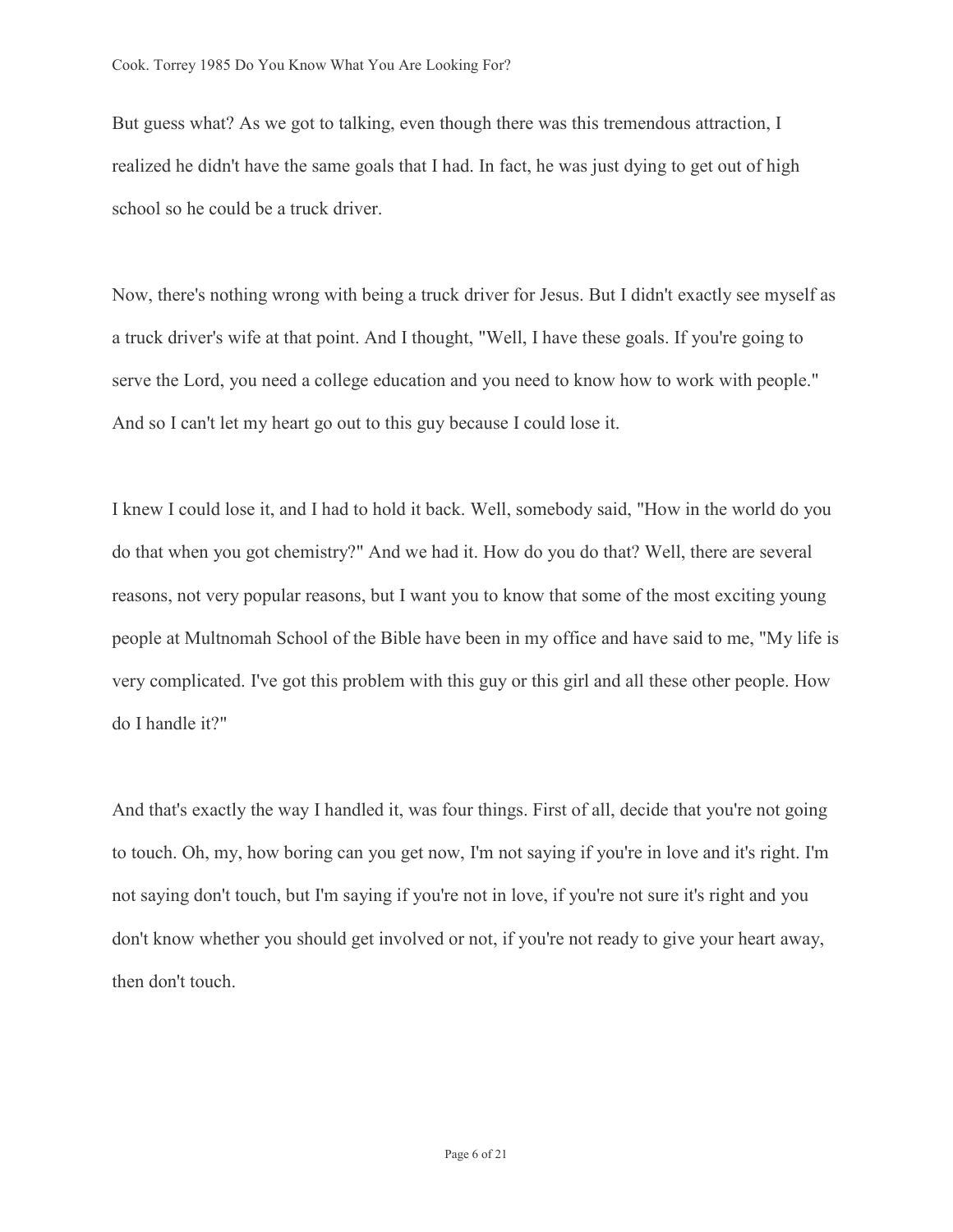It says in 1 Corinthians, chapter 7, chapter 7, verses 1 and 2, it's not good for man to touch a woman. Why? Because of immorality. And so let every man have his own wife. So touching should be for love and not for fun. Touching has to be an expression of love, which leads to marriage. And I wasn't sure that I should love him or could give him my heart. So there's a way that you can let somebody know with your eyes that you appreciate them, that you want to be with them. And I think people want to touch or hold hands or something. But if you start holding and kissing someone, that's an unspoken promise.

There is an unspoken commitment, and you know it. If somebody has kissed you or allowed you to kiss them and then they go off with somebody else, it hurts, doesn't it? Well, we're talking about keeping yourself from being hurt, keeping yourself from getting involved. And that's the way to do it until you're sure. And this let me remind you that after you say, I love you, what else do you have to give anyway but a kiss?

And I just like to say to you, girls make it more fun to hold hands with you than kiss any other girl in town. That's the way ought to be. And it's just such a treat to be with you. You know, I have the girls that come and say to me, yeah, but this guy spent so much money on me, I feel like I'm obligated. Are you kidding?

Don't you know they wanted to be with you? And if that's not enough, then that's tough. And I want you to know what the guys said to me. They say to me, it's a relief to know that some of what these girls are not expecting me to come off like a big Romeo or big lover boy. Then it's not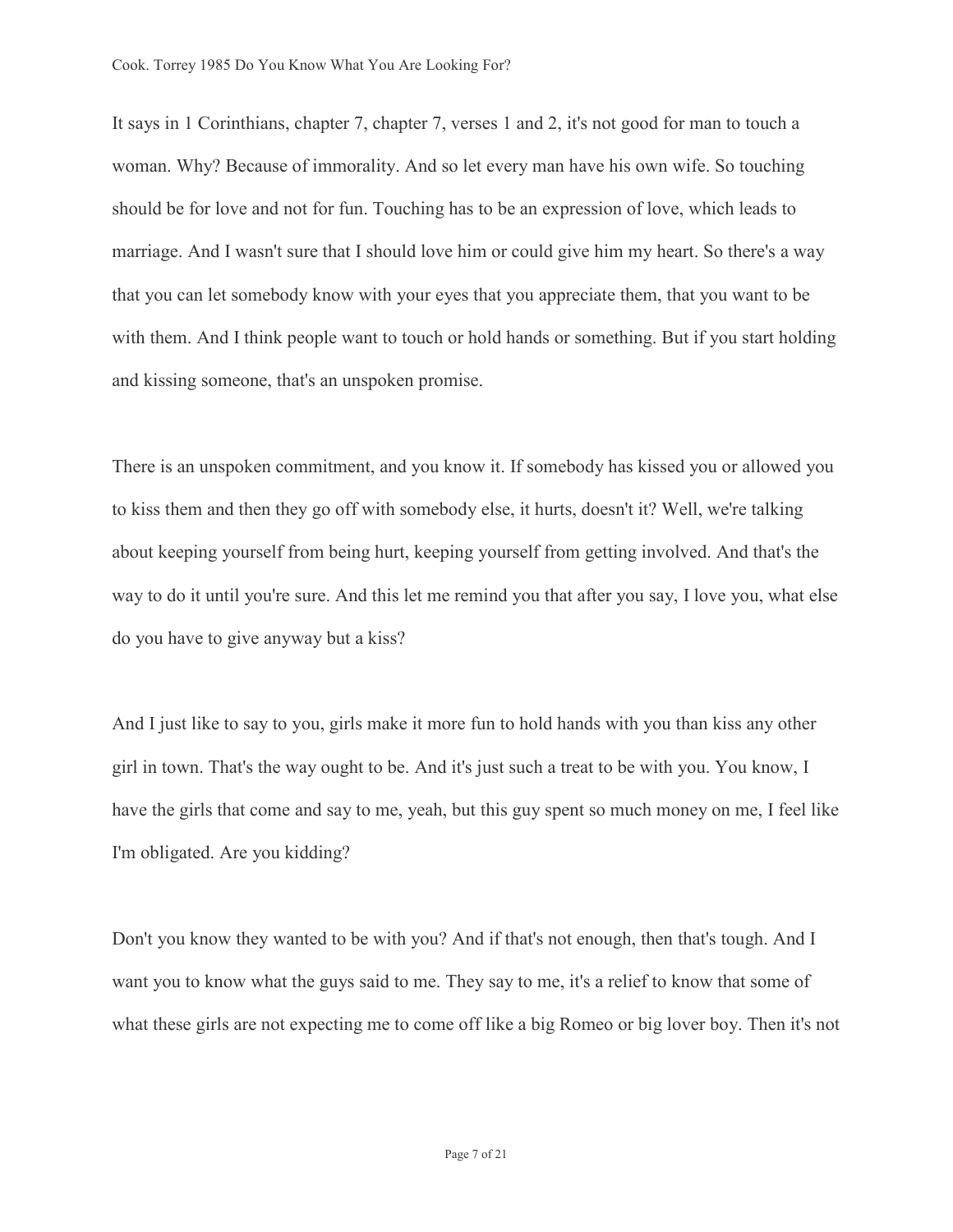comfortable without either. A lot of times. It's so funny at Multnomah, and the girls tell me they get near the door and then they say "good night" so they don't have to face it.

Listen, the leading guy on our campus is absolute knock out. This great big blonde hunk and his sweetheart just came in to see me this week, and she said, he just told me. He said, "I just want to tell you that until I'm sure I'm in love with you, I'm not going to be touching you." Isn't that neat? Why not say that? "And when you do touch me, then that means that I'll know that you're in love with me. Or when I do touch you, that means or I let you kiss me. That means I'm in love with you." Oh, it just takes all the pressure out of it.

And I'm not saying this is 1940 standards. This is for today, and it keeps everything from getting complicated. The other thing is love talk. Stay away from love talk, because it's just that if it doesn't mean anything, if you're not sure, don't talk about marriage or love, you can say things that let that person know. You think they're great, they're special.

You enjoy being with them. You can say that in creative ways. But when you say something, mean it and so that person can trust you. Another thing is, don't pray together. Now. Isn't that a strange thing to say as a spiritual leader? Don't you guys sometimes feel--I know that guys get under pressure. They think as a spiritual leader and the girls talk so much about spiritual leaders, it almost makes you sick.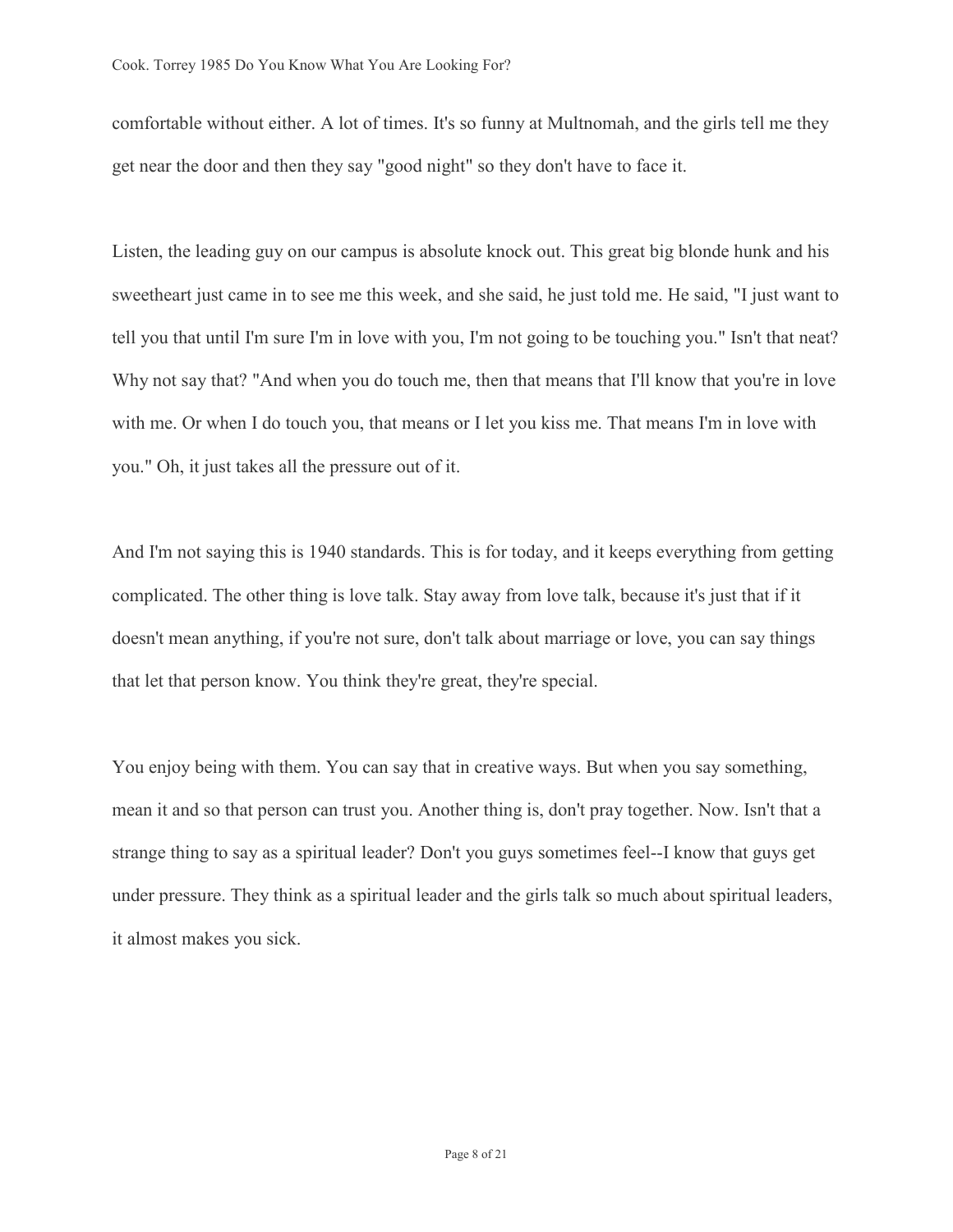How can I be a spiritual leader if I don't pray with this girl? Oh, listen, that's enough to get you to the altar. What is two things? Praying with a girl and touching a girl is enough to get you to the altar. But, you know, it's not enough to keep you married happily for 50 years.

Those two things are very, very binding. I remember when I was here at Biola before, and I was talking about this afterwards. Unreal, nice guy came up to me and he said, I am so glad you told me not to pray with girls anymore, because he said, I've been praying with this girl. And every time I did, I had all these feelings. Wow. But he said when I got away from her, I realized I didn't love this girl. I don't even want to get serious with her. So what I'm saying to you is don't pray with her, especially in the car, in the dark.

And if you're all a bunch of you going skiing and it's bright and early in the morning and you want to pray, that's fine. You see the difference. You do see the difference. Now, what am I saying? Can I ever pray with somebody or can I ever touch someone or talk love talk? Listen, if you know this is of God, and if you know that this is right and you love each other, go for it. Because I don't want to be misquoted. Pray together every day, pray together every night. It'll seal your relationship.

It'll be terrific. But the way you hold your heart back until you're absolutely sure is not to do these things. So I didn't do these things. We dated for about nine months, and the whole time I prayed. Now he didn't know the direction I was going either. Lots of times God will direct the girl and she'll get her direction early.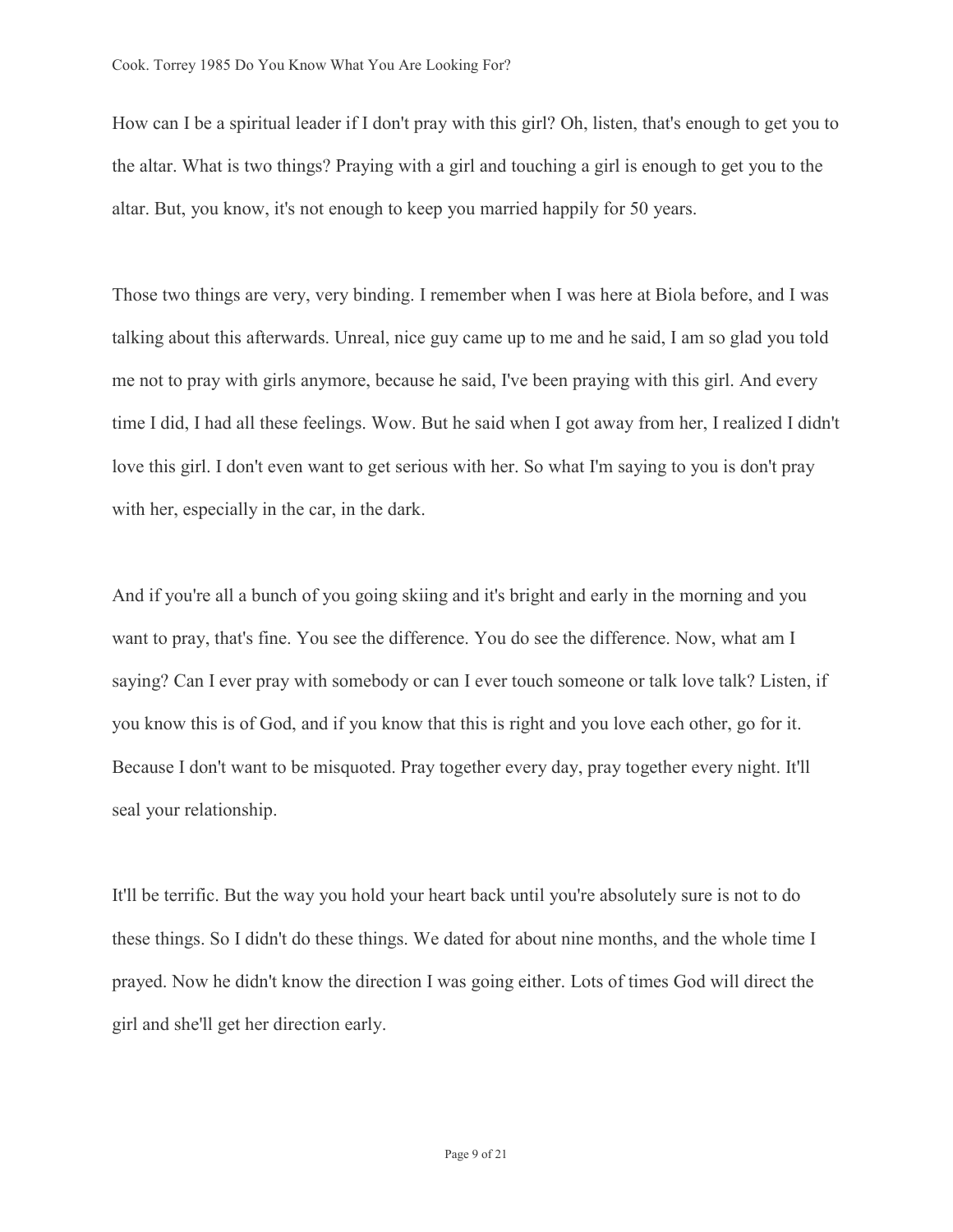I don't understand this, but it often happens, and the guys don't have direction yet. And I would just say to you, girls, hold your counsel in your heart, between you and the Lord, where God is leading you and what God wants to do with your life. You can scare these men to death by telling them you're called Africa or something.

Keep that in your heart. They can know you're totally committed to the Lord and that you're interested in full time service, but they get the pressure. So hold back on that. And I was holding back. I never talked to Norm about it at all. And he went off to another school. And no, I got to back up. I was praying to go to school. He graduated from high school and he wasn't interested in college. So I was holding my heart, and I was praying.

And one day we went to see Taylor University play a non-Christian school. Now, any of you know about Taylor University? Yeah, it's a good school. It's our school, but not any better than Biola. Seriously. So I was praying and we went to this ball game, and I was completely innocent when we went. But guess what? This non-Christian school just trumped the Christian school, beat the tar out of them and made them look really bad. Well, Norm was very competitive and he was terribly upset. He said "You mean this Christian school has such a poor testimony they let these non-Christians just walk all over them?" He said, "Do you think that if I went down there to that school, they let me play ball?"

The Lord was beginning to answer my prayer, and I said, real nonchalant, I said, "Well, why don't you find out?" So he sent away and got an application and they accepted him. And then he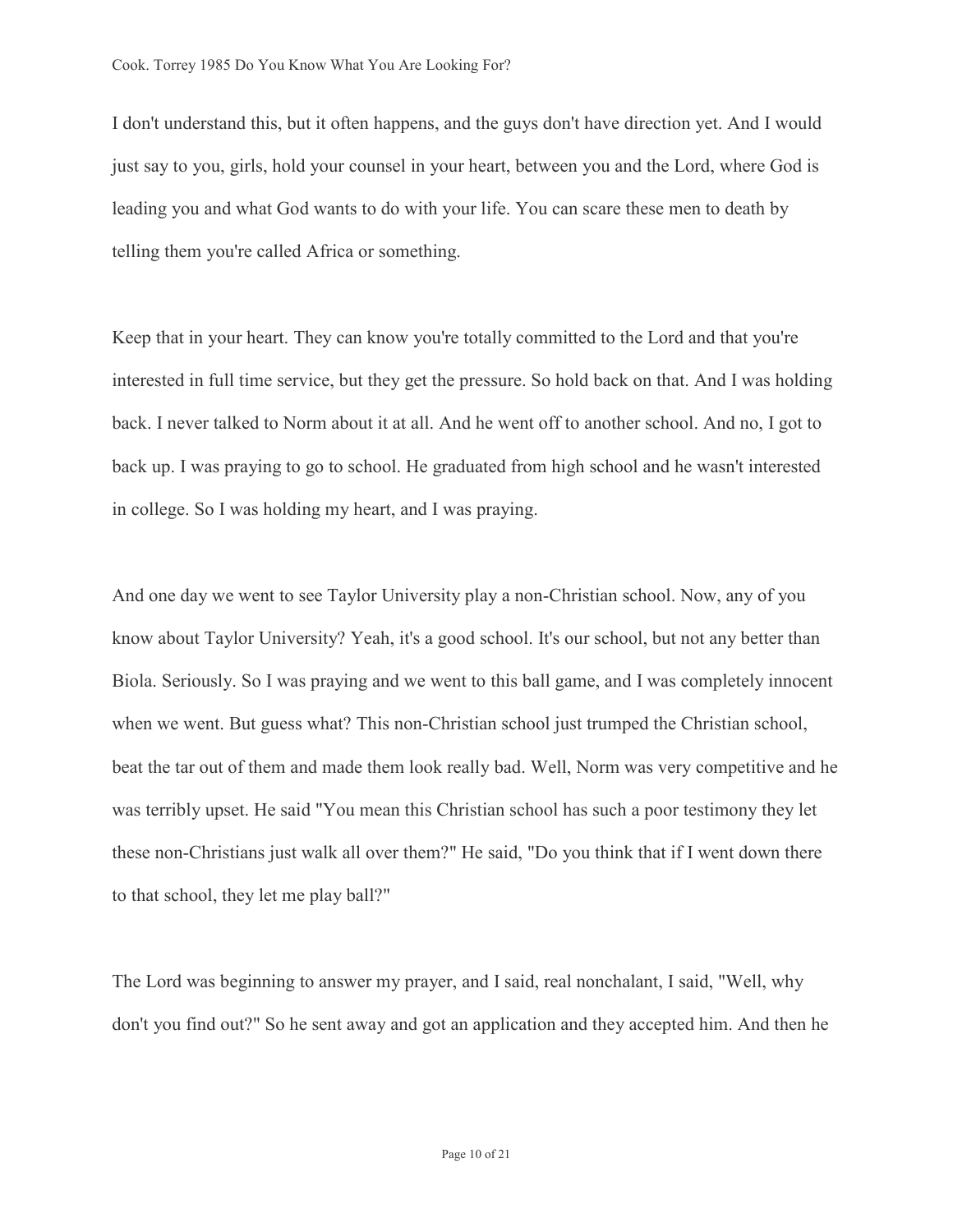said to me, "Will you be my girl while I'm gone?" Oh, I wanted to say yes, but see, I still didn't know where he stood. Besides that, I didn't know if he could write letters or not.

Now, if you guys have left some girl back home and you've said, "Be my girl" and you're not writing her, that's my private opinion of you. That's not fair. And I said, do you write letters? He said, "Well, I don't know. I've never written a letter in my life." He said, "Will you be my girl?"

I said, "I don't know." I said, "If you can write letters, I'll consider it. But if you can't, I can't be your girl." So he went to Taylor University and guess what? I got three letters a day for three weeks. Well, he couldn't quite keep that momentum up. So he wrote me every single day, and we were in different schools. And he wrote me every single day for three years now, almost too good to be true. But guess what? God was preparing us for something, we had no idea.

But during our married life, we've been separated between 50 and 60% of our time, and we've had to rely on letters to keep close. And the Lord has put us through the training. And we had no idea that that was what it was going to be. But we have been able to manage staying close as a married couple because we had all that experience. We learned how to trust each other.

But I'm getting ahead of myself. Well, anyway, he invited me to his school after he'd been there for one semester. And they had a Torrey week. But it wasn't Torrey. It was called Youth Conference, and they had something like 1500 high schoolers there, and the whole college put it on for the high schools.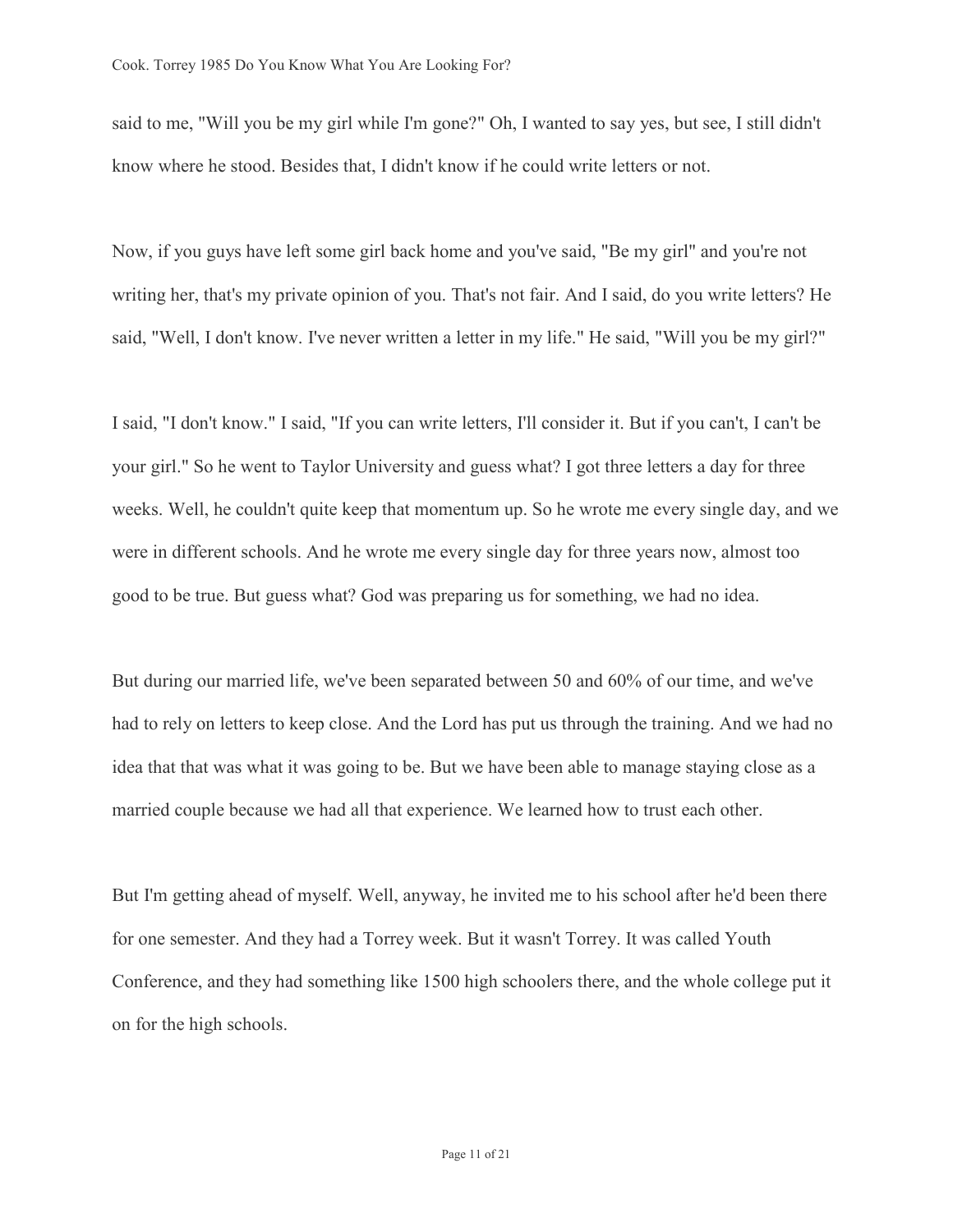And he was one of the committee chairmen. And so the last day, we were all sitting in the gym. And I was sitting way up in the bleachers. And they asked everyone of the committee chairmen to come and give their testimony. And I saw him walk across the platform and he didn't look like a truck driver. He looked like a preacher. I mean, he walked like he knew where he was going, walked right up to the mic, gave his testimony. And then he said, "And God has called me to China."

Well, I almost fell off the bleacher. I was home, and I knew right then and there that it was right. And from that time out, I knew that God meant for us to be together. Now some of you say, well, how can I know what God has and how do I test it out?

I've got some good questions for you to write down to test out that person that you're dating. See if he qualifies or she qualifies. The first one, are you ready?

Does this person build me up spiritually and emotionally? Does this person build me up spiritually and emotionally? Does he bless you in other words, or does he depress you? When you're with that person that's Mr. or Ms. right, that person ought to make you at your best before God. Make you want to walk tall before God. Brings out all your best qualities. But I have kids come in my office and they say, you know, I really like this guy. I really think he's great, but I'm not at peace. I'm not at my best.

Number two, do we constantly quarrel and bicker? Ask yourself that. Do we constantly quarrel and bicker, or do your spirits meet? I dated a guy before I dated Norm. We quarreled all the time.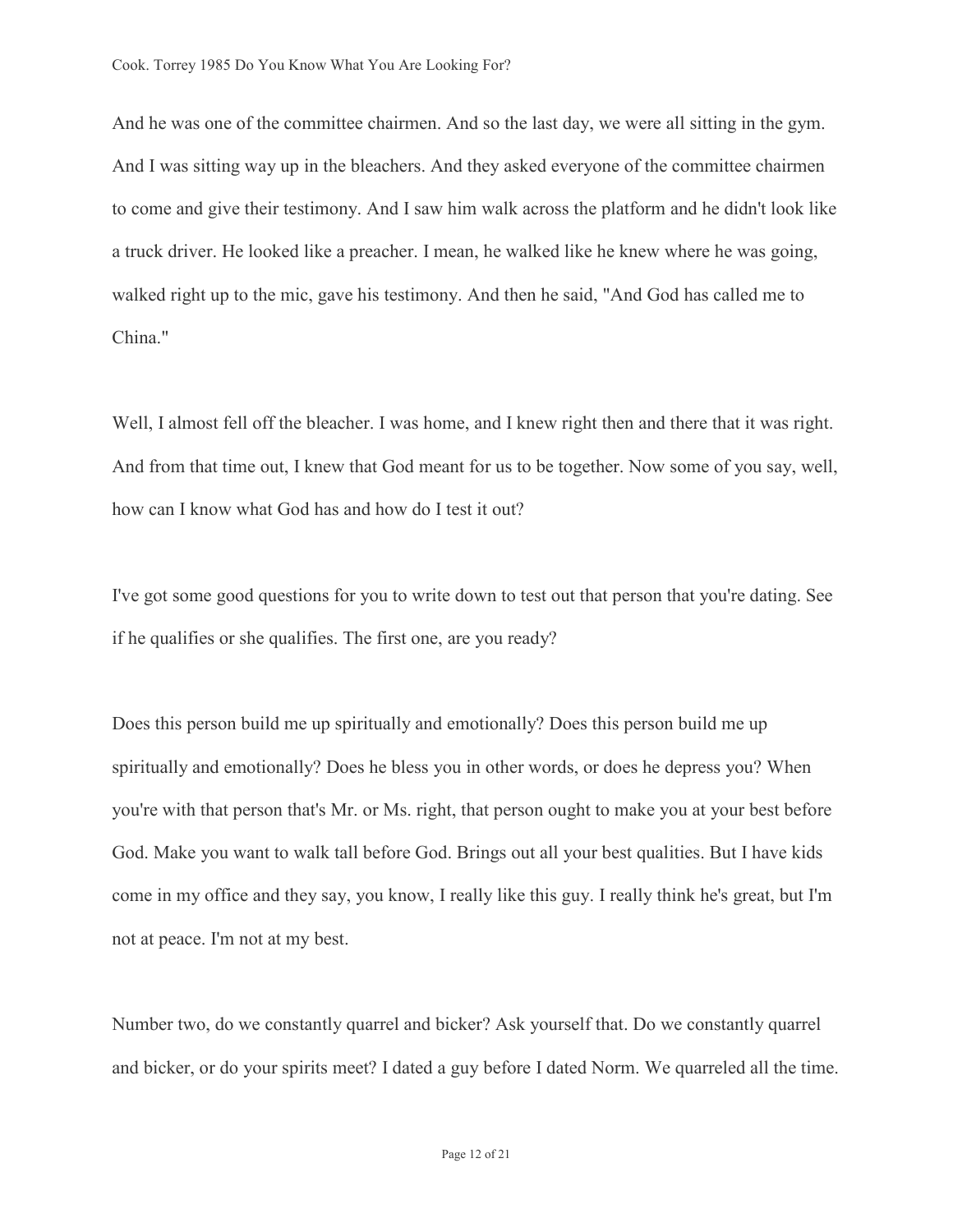There's just something about him that just brought out the devil in me, and it was really uncomfortable. And I must say to you that if it's that way when you're dating, it's going to be a nightmare after you're married and it should not be.

I see the marriage experience being like the Trinity in heaven. Can you see God and the Son and the Holy Spirit quarrelling? Should not be so. Are you really compatible or just physically drawn to each other? And if you're just physically drawn to each other and not really compatible, you will quarrel.

Third one, am I comfortable, at ease, and at peace about everything that is happening between us?

Next, are our goals and priorities the same? If God calls you to be a jungle missionary, you have to be careful the kind of girl you choose. She doesn't have to be a horse, but she has to be able to camp. She has to like it. She has to be able to go for long periods of time without luxury. And there are some fantastic girls out there willing to do that and able to do that.

But be sure. Do you have the same decision [audio cut off] I'm thinking of a couple. I know right now. Her Daddy was a doctor and she insisted that her husband become a doctor. Push, push, push.

And what about the social life that you like? Do you want to dress up and go out all the time? And he just does it because you're that way? He won't do it after you're married.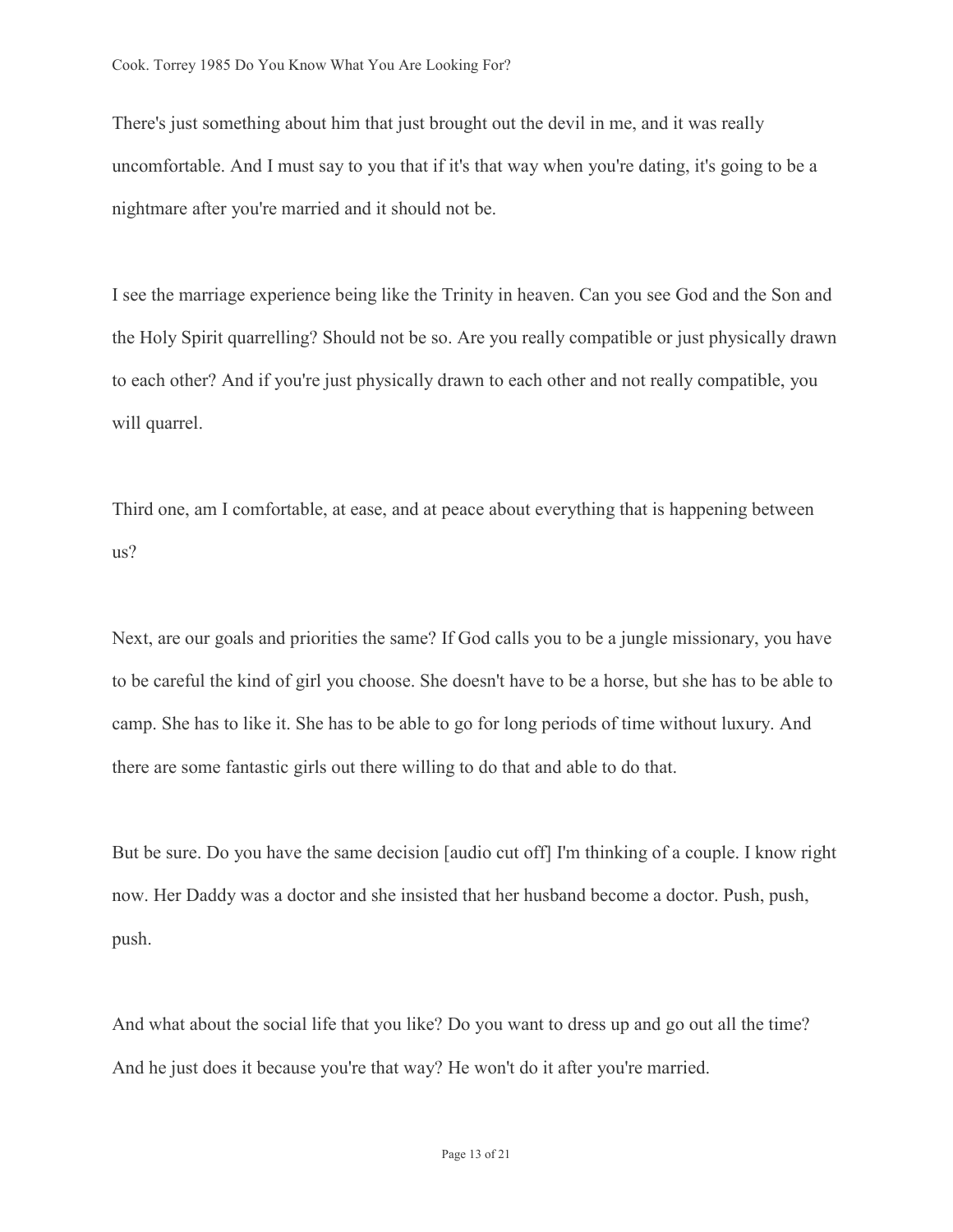[Audio cut off] Attention every time. It's fun. Break the rules down on the Dean against dad at home and the rules. You know, biblical rules and social rules are there to safeguard marriage and the spirit of rebellion that is in that person now, that even draws you to that person.

But that spirit of rebellion will be transferred to you after marriage, and it carries over into every area. But guess who becomes the target? It's the mate. Once you're married, that mate becomes the target of all that rebellion. And these biblical and social rules that safeguard marriage won't be there to safeguard your marriage.

Is there any bitterness in this person? This is one of the most important ones. Is there any bitterness in this person? My husband was one of eleven kids and his father was an alcoholic and he was often beaten. And when he told me about it, it broke my heart. But I listen very [audio interrupted] to hear whether he had any root of bitterness in him because Hebrews 12:15 tells us that if there's a root of bitterness, it will defile everyone.

Everyone that he touches with his life will be defiled by his bitterness. And, you know, he was very sad, the way he was beaten as a child. It'll be carried into the marriage and it'll spread like a cancer all over the marriage.

Does this guy want a mom, a mother? He wants a mom, someone to cry on the shoulder all the time. Be careful of that, girls. I have never allowed Norm to call me mom or mother, except in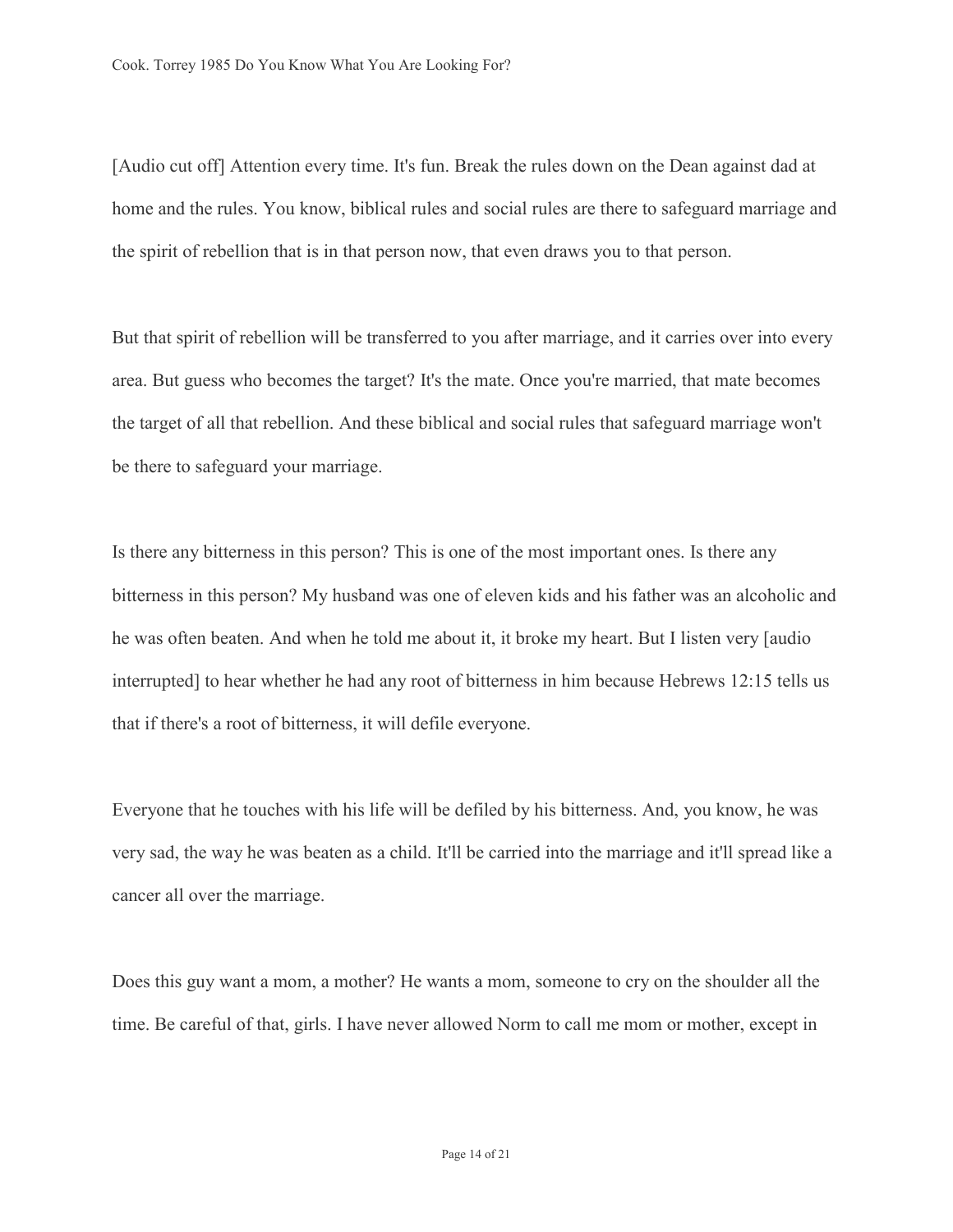reference to the children, because I'm his wife. I'm a sweetheart. We don't have that relationship. Parent-child relationship.

We have an adult relationship between us. Or I'd like to say to you guys, does this girl you're dating just want a daddy? Somebody to make all the decisions, take care of her. She doesn't have a mind of her own. She's just a little smush.

And I want to say to you that be careful of the kind of guy that wants to be your daddy and dominate you. That'll never work in marriage. There is a parent in all of us and there is an adult in all of us. And there's a child in all of us. And lovers must relate to each other on an adult level or on child level when you're both children, when you're having fun, you can relate to each other as children, and otherwise you relate to each other as adults. Nobody comes off as daddy or mommy.

How does this person relate to other people? How does he relate to other people? He may be wonderful with you, but very cold and snotty or disrespectful to other people. Someone just came into my office and asked me what I thought about a certain guy. I said, Ask the guys, they'll tell you. Some of the young men on campus come to me and they say, We're so worried about some of the nicest girls on campus that are going with these crumbs and they don't even know it. But all the men know it. See, men know men.

And let me just say to you guys, women know women. And the way to find out is, are they well thought of by their roommates? By the people that they live with? By the people that they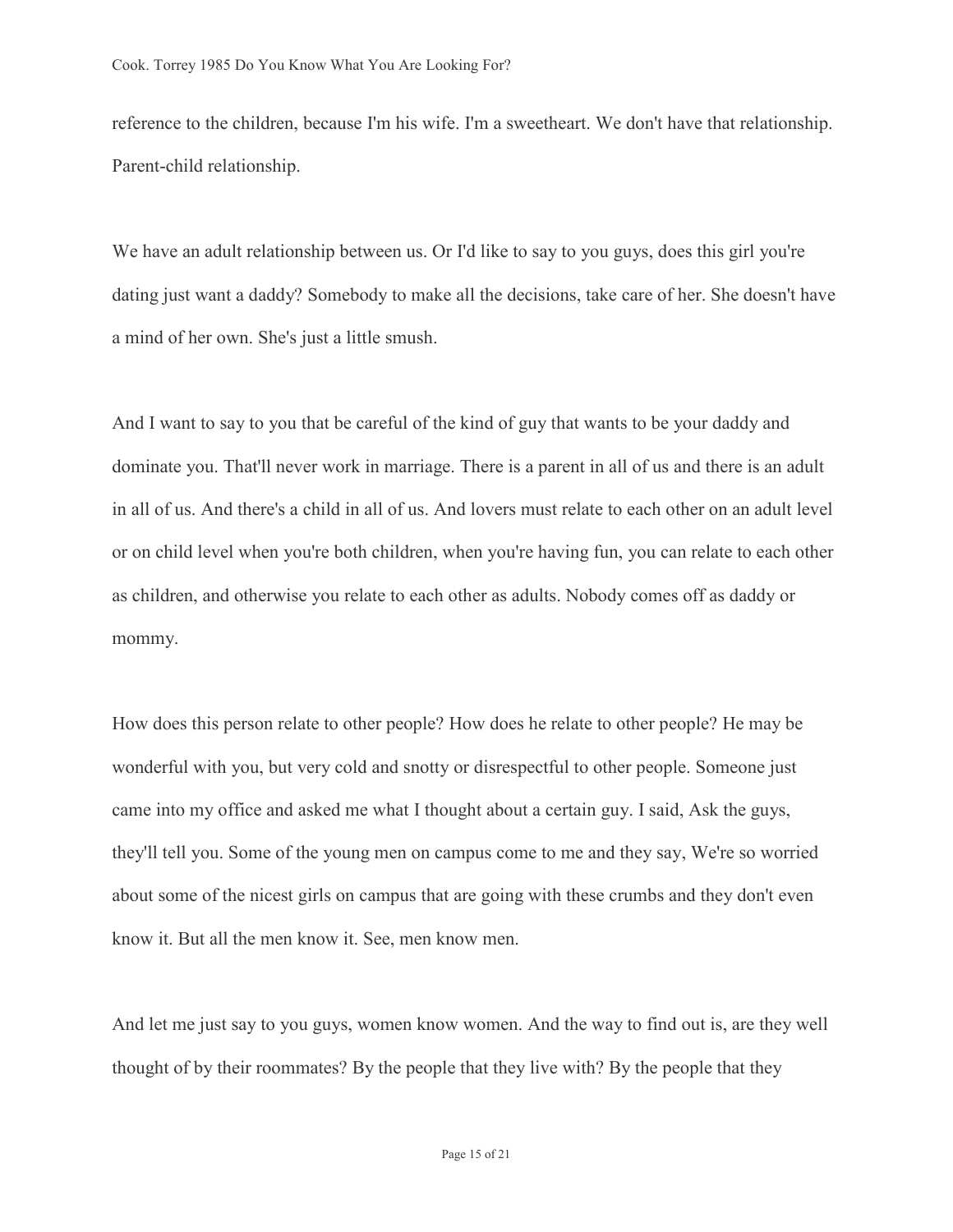associate with? And then two, is this person you're dating real lovely in public? And then when he gets you alone, he treats you like a crow? There are guys like that too.

Or I had a young man come to me and he said, you know, this girl, my girl just treats me like a dog in public, embarrasses me to death. But when I get along with her, she's just as sweet as honey. Forget that.

How does he relate to his family or how does she relate to her family? Does she have a problem with her father? If she has a good relationship with her father, then she'll probably make a good wife. But if she doesn't, that doesn't mean she won't make a good wife. It means she needs some counseling, though.

And how does this guy you're dating relate to his mom? Is he gentle with her? Does he respect her? Is he tender towards her? That's really important.

Is this person hard working, conscientious or lazy? You may say, "Well, I don't know, but he sure looks good sitting around in his jeans." All I want to say to you, he won't look good at all sitting around in his jeans. If the grass is up to your knees and it needs to be mowed after you're married, it just doesn't really make that much difference how they look if things never get done around the house. And if a girl can't keep house, I do all the premarital counseling on campus.

We have six weeks discipleship for all the brides at Multnomah. And the one thing they told me after they've gone off and got married and come back, I say, "What did I leave out?" And almost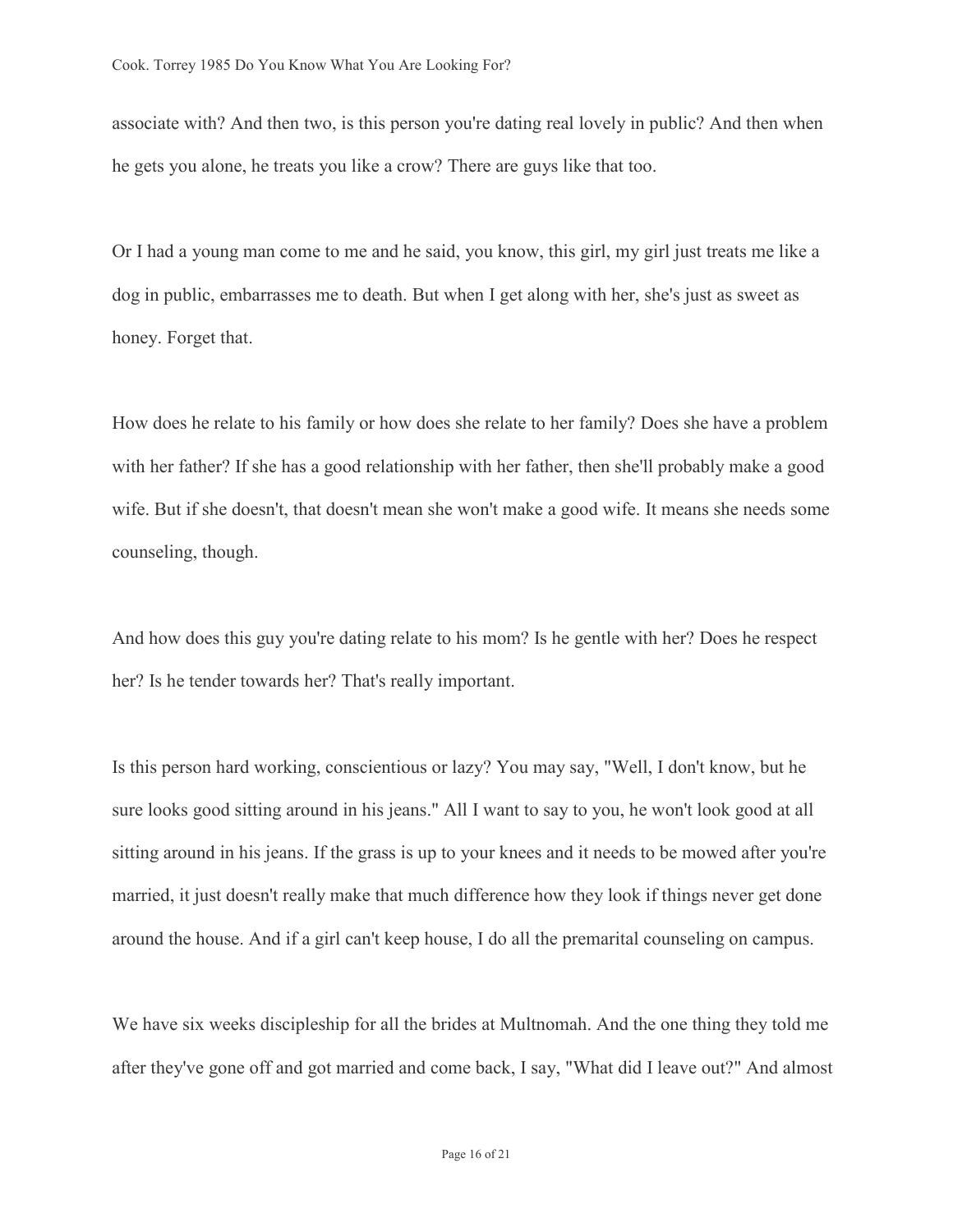every one of them say, "We wish you had talked to us more about homemaking." But it's too late. I don't get them till they're already grown up and then they're going to get married. And I have them for six weeks.

I can't teach them how to be homemakers in six weeks in a school setting. So I want to say to you girls, learn how to cook and learn how to take care of a home. Of your room, it starts right there. And listen because it just doubles. It just doubles. When you get a man, you have to do it all for two. It's hard enough to do it for one.

But I think that a guy who's never held a job doesn't know how to work is just pitiful. It's just sad. And I wouldn't recommend that you get serious with a young man that doesn't know how to hold down a job and handle money. Do you know there are a couple of areas that cause more trouble in marriage than any two other areas? One is finances and can you guess what the other one is in-laws.

Is this person [audio cut off] fund? Of course he didn't have much money, but he didn't use any imagination. That's not balanced. And if a girl just wants to go out and have a dress-up every time you go on a date, that's not balanced either. But look at their whole life. If it's balanced, socially, emotionally, spiritually, physically.

Is this person consistent and faithful to God? Is this person consistent and faithful to God? Do you know that it's only then can that person be totally faithful to one person in marriage? If that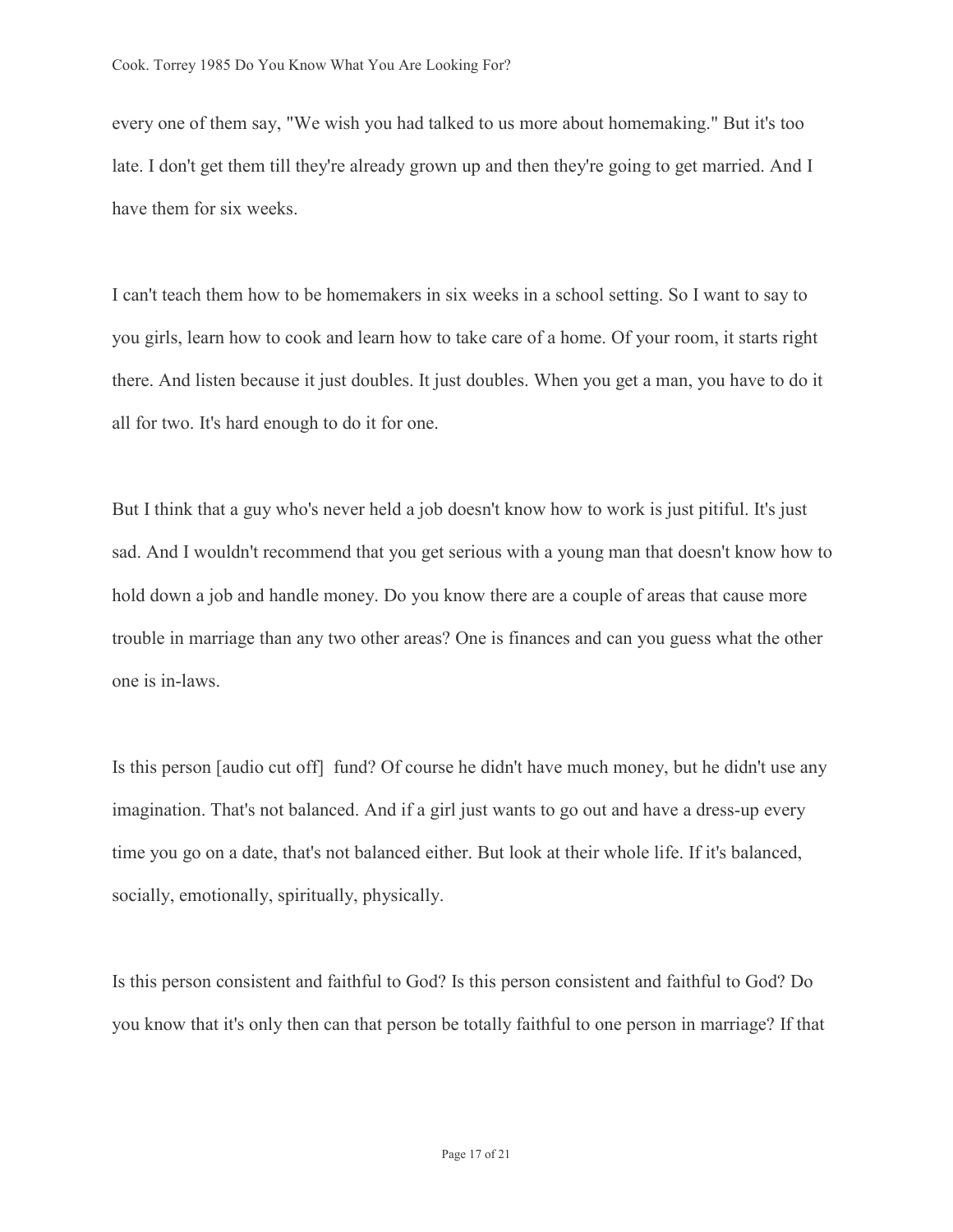person is totally consistent and faithful to God, then you can count on them being faithful to you in marriage.

I had a girl come to my office and say, "Boy, I really like this guy, but he's backslid." So he's backslid? "Yes." Well, how long has he been backslid? 15 minutes, half day? Oh, she said he's been struggling for weeks.

That is really sad when you know your heart isn't right with God. What about 1 John 1:7? If we confess our sins, that's for Christians, it's faithful and just to forgive us of our sins and to class us from all unrighteousness. And that's the way we should be living. And as soon as we realize we're in a backflip state, we need to get right with God.

And if that person you're dating is constantly backsledding or out of fellowship, I wouldn't base my life on him or on her. It's a very poor risk. And sometimes we say, I wonder why God isn't giving me some neat relationship like you're talking about. Well, I'd like to have you now ask yourself these questions. How do you rate on this list?

How do you rate on it? You know, maybe the Lord is just holding back that need person until you're rating better on the list before he'll bring that neat person into your life. Because that neat person might not be interested in you at this point in your life. If I were to ask you what you're looking for, every one of you would say, I want success and happiness, and I want love, and I want fulfillment. And I think that you can have all of these things if you're totally committed to Jesus Christ, totally committed to Jesus Christ.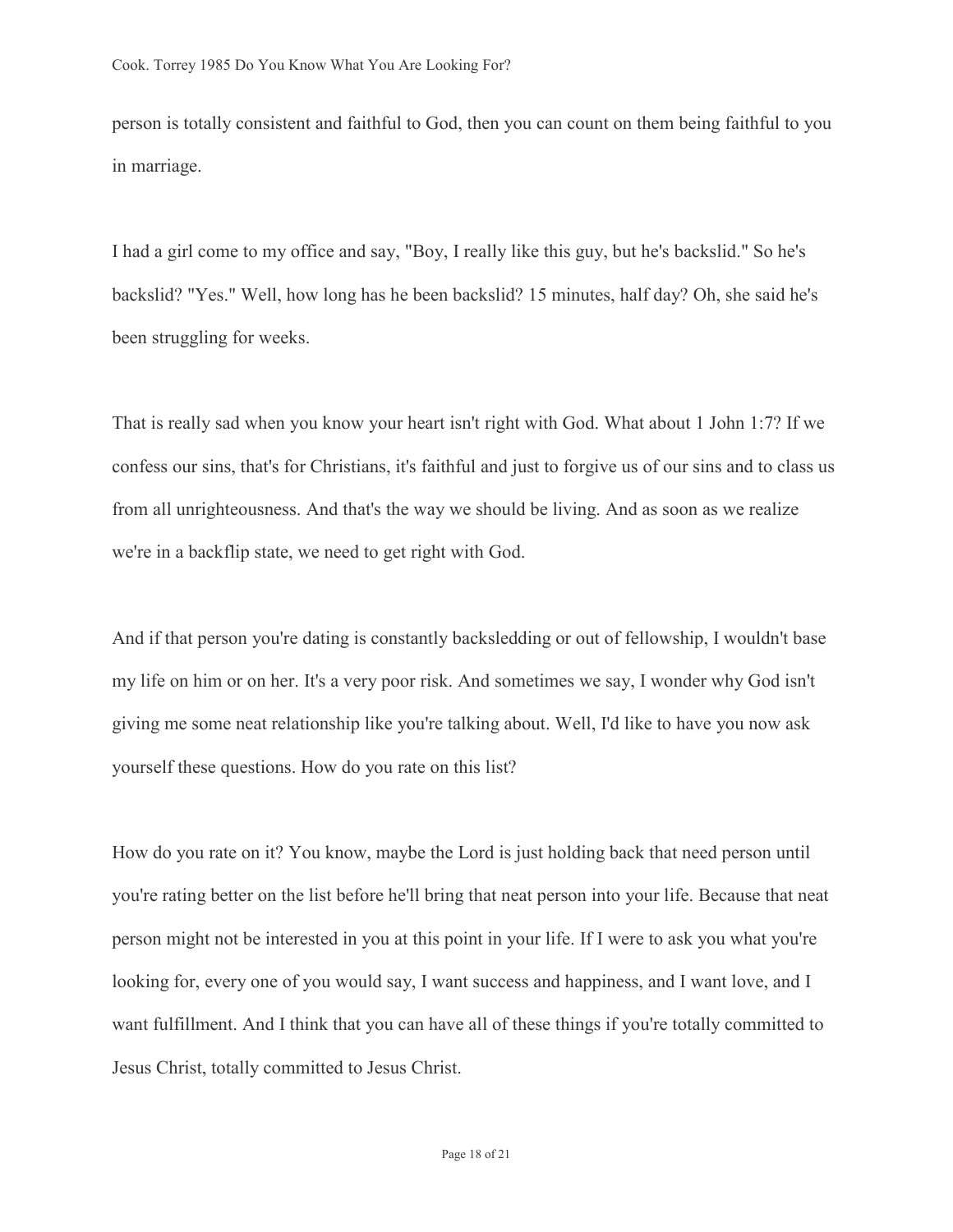I'm not saying it's without pain. You know, I feel that life, all of life, there is pain, but you can choose your pain. I hope you never forget this. You can choose your pain. Are you going to choose the pain of an uncommitted life or the pain of a committed life?

They both hurt. You may have to walk alone, even here at Biola, but in the end, the pain of the committed life pays off. Do you know that my friend who was a Christian that I sang with the big singer? He also came from a Christian home, and I used to hear him pray with his family of family worship. But he didn't have a committed life, and he was always playing on the edge.

And, you know, he got caught. He ended up marrying his high school sweetheart, too. And after about 20 years, we met again and with tears streaming down his cheeks, he said to me, "Why is our life so different?"

He was divorced. I could have told him. I could have said, you know, it was the choices that we made when we were young. It was too late to say that. And I say to you at this age and stage, you're making irrevocable decisions for your life, how can you know God's will? We'll quickly run through that, pray for God's guidance.

He goes with you. He wants you to know His will and God, who sent his son the Scriptures. Tell us will. He not also with him freely. Give us all things he's not going to hold out on you. What his will is that's Romans 8:32. Another thing is search the Scriptures.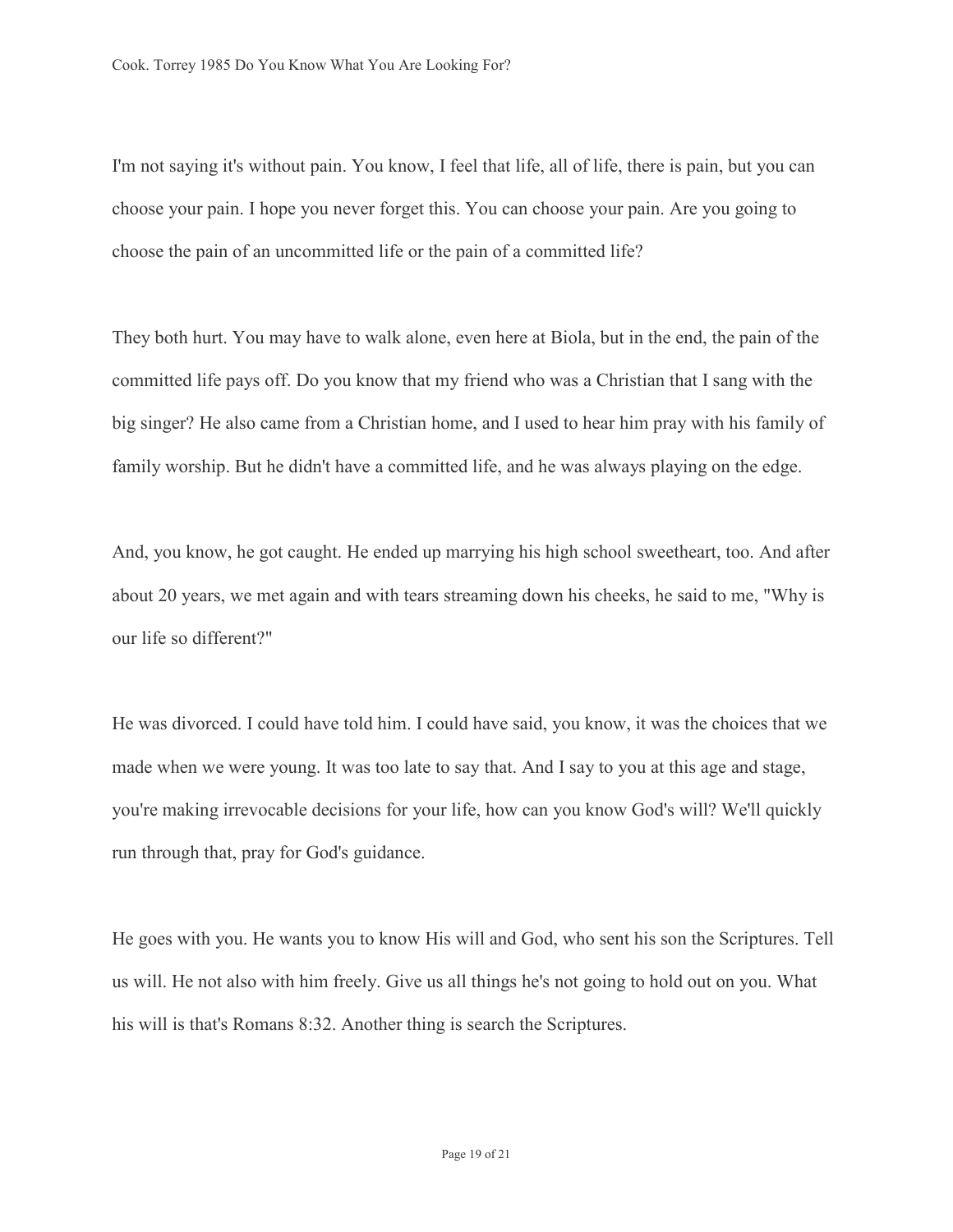Do you know that 90% of all of God's will is already written up for us in the word of God? It's just the other 10%. We have to find out. He's put down all the principles. All we have to do is find out the other 10%.

4th thing is to think objective counsel. Are you counseling with someone that you admire, who has successfully married, who has a successful Christian life? By that, I mean, fruitful in the multitude of counselors, their safety. Ask questions, pick brains, take the opportunity, every opportunity you have to learn from models.

And then look at the open doors, explore opportunities. Look at the circumstances. Think about 20 years, 40 years down the road and you're going to have to begin to move. That's the 6th point. Begin to move.

C.S. Lewis said that not one square inch of the world is uncontested. You're going to have to get going. And then in Deuteronomy 31:6, it tells us be strong and courageous. Do not be afraid or tremble for the Lord. Your God is the one who goes with you.

He will not fail you. And he will not forsake you. I believe we have some time for questions. I am brave to let you ask. After talking about this subject, do you have any questions I want to tell the girls.

And if you guys want to ask the girls to ask this question for you in May, in the women's session on Wednesday night, we're going to answer questions all Wednesday night. And the way we're